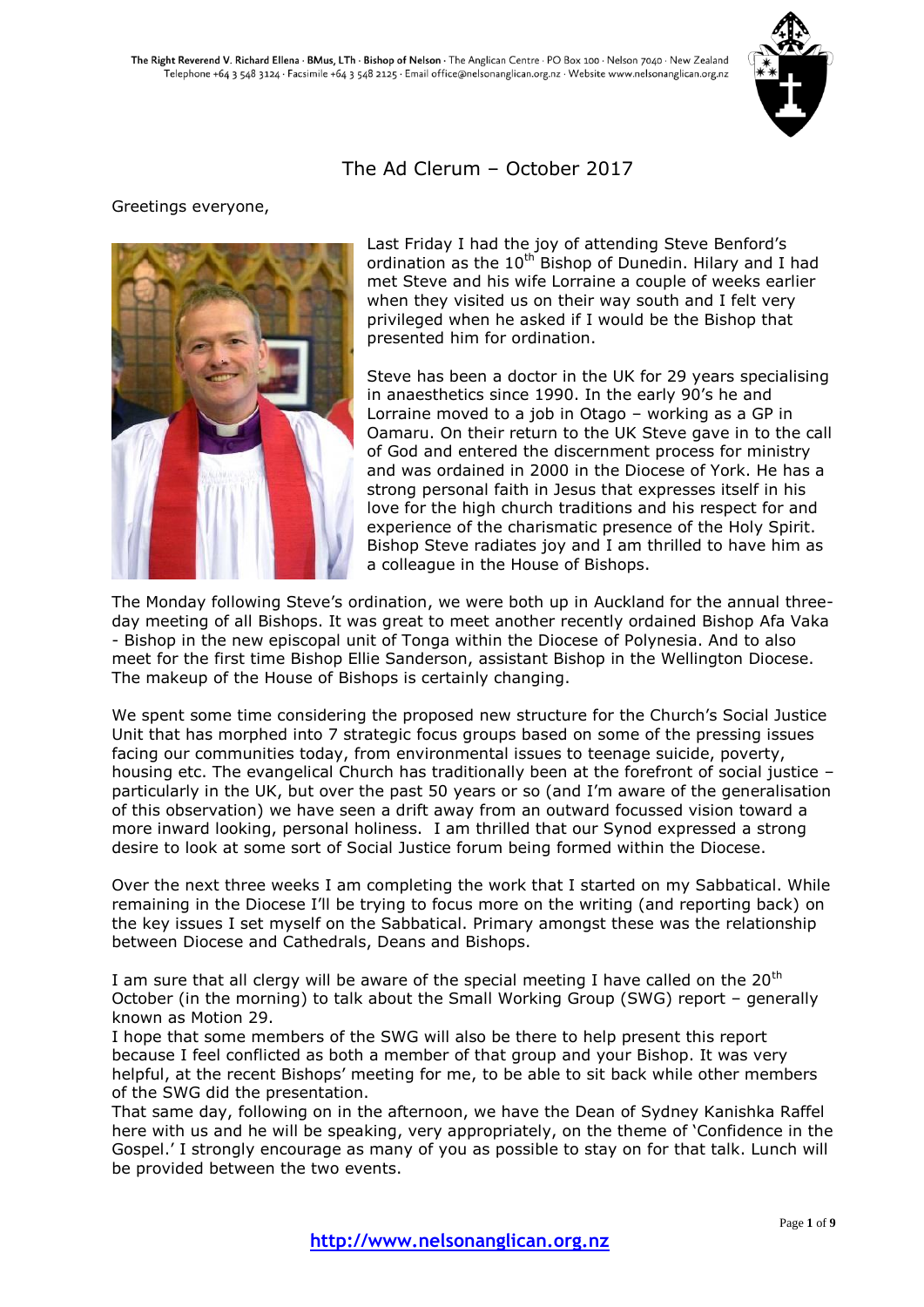By the way, talking about ordinations, on St Andrewstide (beginning of December) I will be ordaining Henk Lups (Mission to Seafarers Chaplain) as a Deacon and Luke Shaw as a Priest. This service will take place in the Cathedral on Friday 1 December. More details in the next ad clerum.

Please consider registering for the School of Theology at the end of next week. This event is specially put on by BTC to keep us theologically refreshed – so important to the effectiveness of our ministries. Details elsewhere in this Ad Clerum.

Finally, I noticed the following quote in one of Bishop Steve Benford's twitters under the heading 'tips for Christian leadership'. 'Be a Servant. Be a Learner. Be a Lover.'

With every blessing

+Richard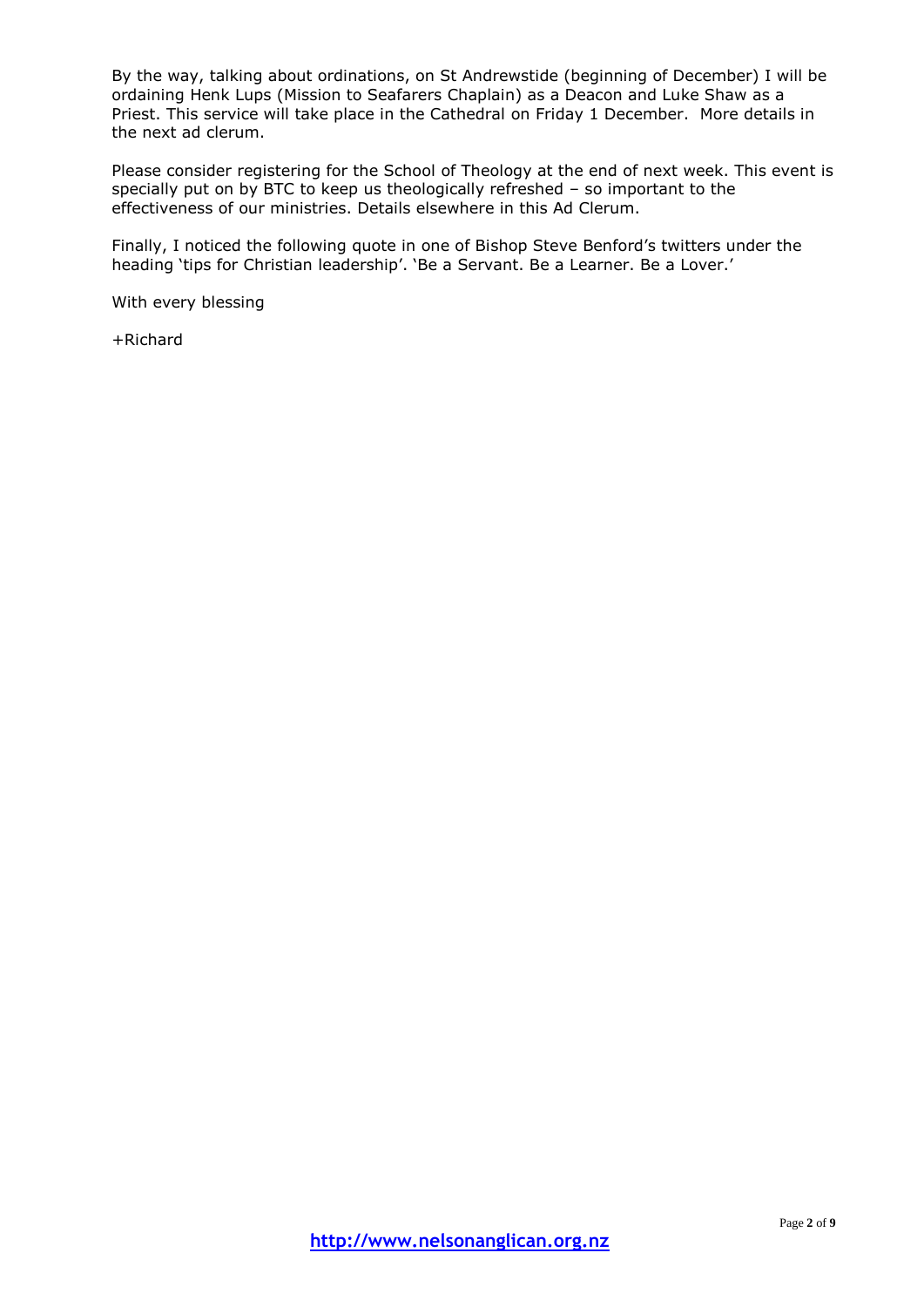The following for your information and parish newsletters

# **NOTICES**

(refer to 'Ministry Education' for details of training events coming up)

**Dean of Sydney Cathedral, Kanishka Raffel.** Friday 20<sup>th</sup> October at St Barnabas, Stoke. This session with clergy (lay leaders may be invited) will commence with lunch at 12.30pm then lead into Kanishka's talk with a 'questions' time included. Theme: 'Confidence in the Gospel'. And Sunday 22<sup>nd</sup> October Kanishka will be preaching at Nelson Cathedral, 10am service.

**The Johanne Lohse Scholarship -** Applications are being accepted for new scholarships to be awarded for tertiary study in the 2018 year onward. This scholarship is open to daughters of current full time ordained Ministers of the Anglican Church of Aotearoa, New Zealand & Polynesia for assistance with first degree tertiary study. The applicants must be aged between 17 and 26 and be able to provide evidence of birth and baptism and have been resident in the New Zealand Anglican Church boundaries for at least 3 years prior. The scholarships are usually awarded for up to 3 years and are conditional on satisfactory progress in the approved course. Applications open on 1<sup>st</sup> August and close on the 31<sup>st</sup> October 2017. The required application form can be obtained by downloading the documents from [www.anglicanlife.org.nz](mailto:anglicanlife.org.nz) or by writing to or emailing:

### **Anglican Missions Spring Appeal**



In September we launched our Spring Appeal for 2017 supporting 3 projects:

- The Diocesan Boys Hostel in Pakistan;

NZCMS Mission Partner, Margaret Poynton in Papua New Guinea as Executive Assistant to the Archbishop; and

- NZCMS Mission Partner, Miriam Tillman working in Togo, Africa at the Hospital of Hope leading the pharmacy department.

Details have been sent to parishes and individual supporters.

THANK YOU to all who have sent donations for these projects so far.

Donations can still be made for this Appeal and a reminder to parishes to forward their contributions to Anglican Missions by December 4th please. Many thanks.

Any queries contact Linda at info@angmissions.org.nz or phone (04) 473 5172

### **2017 WILLOWCREEK GLS.**

This year Nelson Diocese is hosting the "private view" option of the Willowcreek GLS – see attached flier.

**Holy Trinity, Greymouth: Saturday October 28 (9am-5pm) All Saints, Nelson: Fri Nov 17 (7-9pm) and Sat Nov 18 (9am-5pm) Nativity, Blenheim: Fri Nov 17 (7-9pm) and Sat Nov 18 (9am-5pm)**

#### **Cost: \$40pp (includes notebook; morning and afternoon tea; lunch byo) To register go to:** <http://www.bishopdale.ac.nz/gls>

This is a great opportunity to bring your parish leadership team. You can also send this on to other Churches in your area as they are welcome to register.

**Hope Project NZ** - 'Reaching every home in Aotearoa, NZ'. For more about the Hope Project go [www.AllTogether.co.nz/equiptour](http://www.alltogether.co.nz/equiptour)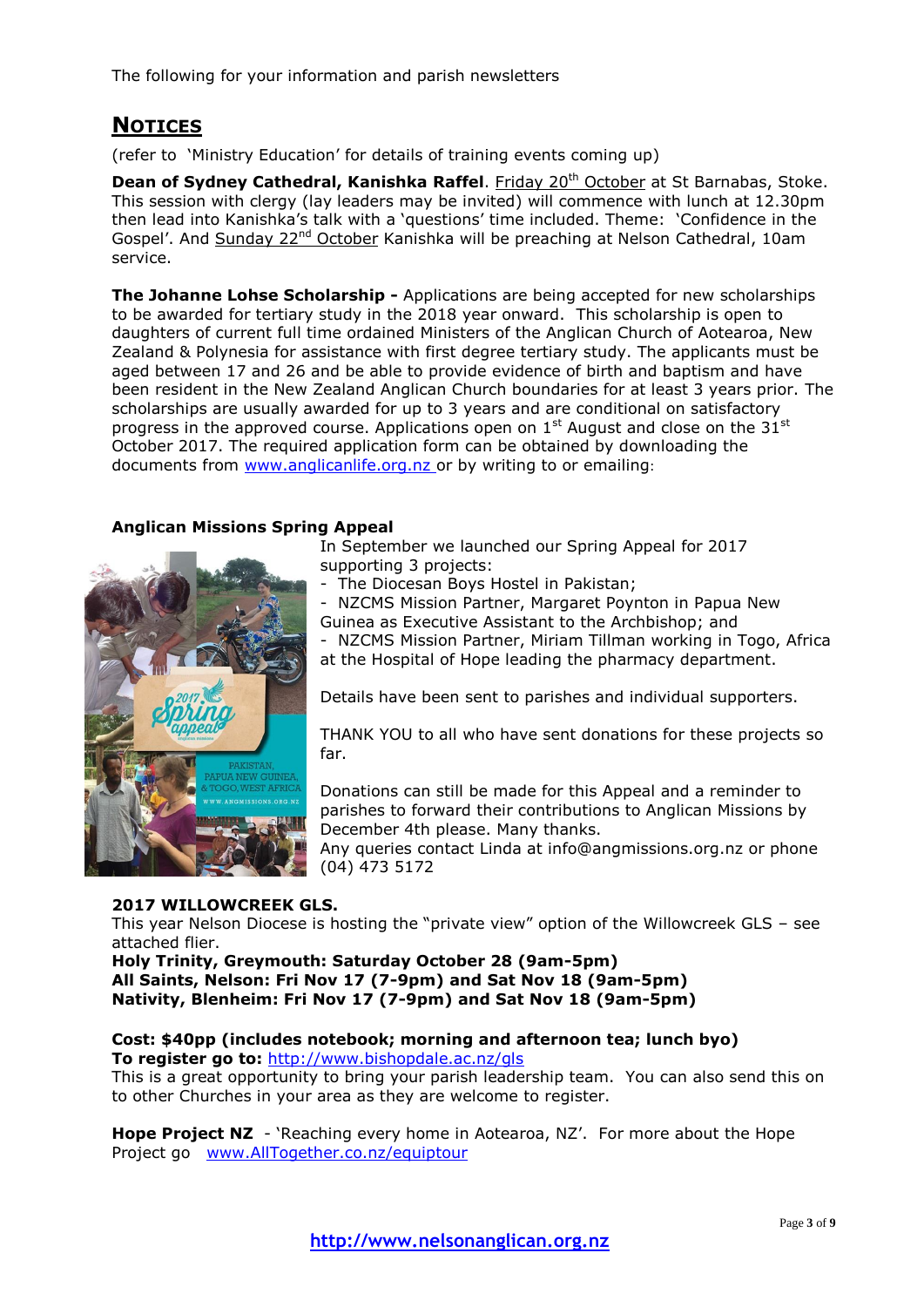# **MINISTRY EDUCATION**

**EQUIP** - For this year EQUIP is going to run a little differently. Rather than 3 Saturdays in each region, EQUIP is going to have a focus month in each region so that in that month, 4 evening sessions will be held on the topics of

- The Big Story of the Bible
- Handling the Bible.

These would be great events post-ALPHA, for home groups, and for training new leaders. Now is a good time to think of those you want to get involved in training in 2017 or if BTC can tailor-make some training for your parish/region.

| Region         | <b>Dates</b>   | Location  | Topic              | <b>Staff</b> |
|----------------|----------------|-----------|--------------------|--------------|
|                |                |           |                    |              |
| Marlborough    | Wed Oct 18     | Nativity  | Handling the Bible | Kate         |
|                | Wed Oct 25     | Nativity  | Handling the Bible | Kate         |
|                |                |           |                    |              |
| <b>Mawhera</b> | Saturday Nov 4 | Grevmouth | Handling the Bible | Kate         |

### **Mawhera Deanery**

November 4 – *Handling the Bible:* 9:30-3pm Held at Holy Trinity Greymouth. There will be a lunch break, so you can bring your own lunch, or pop out to get something.

### **Marlborough Deanery**

October 18 and 25, 7-9pm, *Handling the Bible.* Nativity Church, Blenheim.

**Handling the Bible:** *Want to learn more from studying Scripture, but aren't sure how? Gain the tools that will start you on the journey, or help you to go deeper.*

Anyone is welcome to attend – if you are able to do so, please RSVP to [kate@bishopdale.ac.nz](mailto:kate@bishopdale.ac.nz) so we have approximate ideas of numbers; but you are welcome to show up. There is no charge. ----------------------------

### **POST ORDINATION MINISTRY DEVELOPMENT (POMD):**

Post Ordination Ministry Development (POMD) is a 3-year programme for those newly ordained (and if required those new to the Diocese), and is a requirement of your ordination and Bishop's license. The aim of POMD is to cover ministry competencies for your current and future ministry and to build collegiality as a group.

The current POMD process is 2-fold.

**First**, participation in a *Community of Practice* (replaces or sits alongside regional deanery meetings)

|          | Mawhera | Nelson  | Waimea  | Marlborough |  |
|----------|---------|---------|---------|-------------|--|
|          |         | 1st Thr |         |             |  |
| Pattern  | 1st Fri | (Grp 2) | 1st Thr | 3rd Thr     |  |
| October  | 13      |         |         |             |  |
| November |         | 23(8)   |         | 16          |  |
| December |         |         |         |             |  |

**Second** is new for 2017 and replaces the previous POMD model of meeting 1 day a month. The plan is to meet three time each year; 2 one-day meetings, and 1 two-day meeting (Marae visit or Bishop's retreat). The aim for each day will be to discuss 2 ministry competencies. Please note a change to **FRIDAY to enable everyone to be there.**

 **NOV 10 (FRIDAY) with Bp Richard: Te Reo in worship and Marae: Havelock Anglican Church.**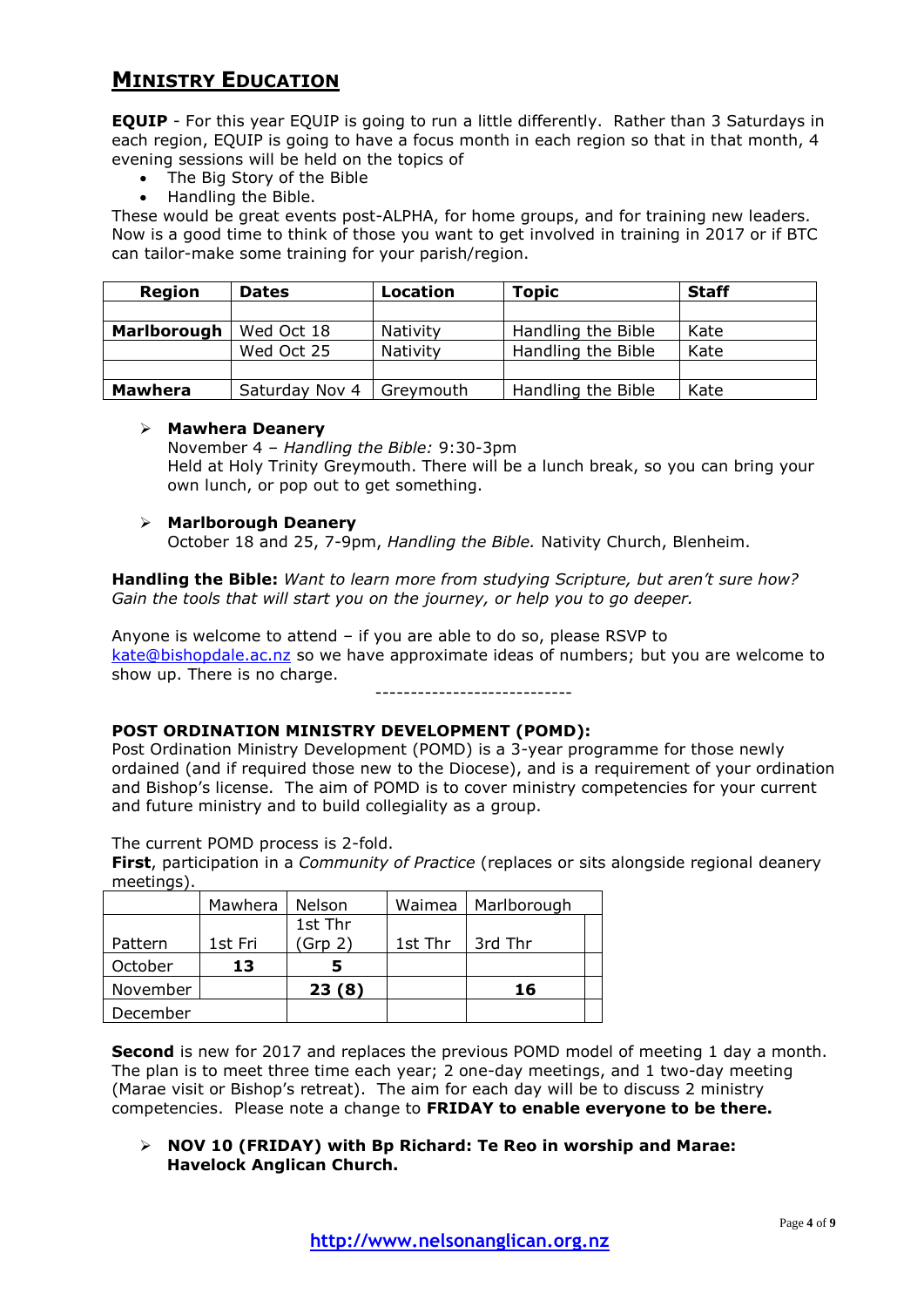### *Daily Plan:*

- Arrive 9.30am coffee
- Begin 10.00am -Topic 1
- $\bullet$  Lunch 12.30
- $\bullet$  Begin 1.30 Topic 2
- Finish 4pm

----------------------------

### **CPE 2018**

The dates for CPE in 2018 are:

- February 7,8,9 February 22,23
- March 8,9 March 22,23
- April 12,13 April 26,27
- May 10,11 May 24,25
- $\bullet$  June 7,8

Through Laidlaw College/BTC, CPE can be included in the degree as 30 credits at level 6 and 15 credits at level 7 run concurrently, or as a "Certificate of Proficiency". A funding subsidy for CPE is available through the Ministry Education Coordinator. CPE consists of 400hrs training over 18 weeks, including: 15hr pastoral ministry/week, 2 days group work per fortnight, and 5hr reading/writing/reflection per week.

### **INTERNATIONAL RURAL MINISTRY CONFERENCE**

IRCA will hold its four yearly conference titled **"Growing Together"** at Lincoln University in April 15-20 2018, and hopes to have people attending from all parts of the world. The event aims to inspire, encourage and equip rural church leaders from across the globe as they explore the challenges and opportunities facing rural mission and ministry. With a learning community approach at its core, lay and ordained groups from countries and regions will consider together the 'What is?', 'What could be?' and 'What will be?' for their rural church context, inspired by stories and worship from different countries and traditions, and fed by key notes on reconciling communities and collaborative ministry.

Speakers at the conference include: Dr Rosemary Dewerse, who is Dunedin based and the Knox Centre for Ministry and Leadership Thornton Blair Research Fellow; Rev'd Jenny Dawson, an Anglican priest living just north of Wellington and a spiritual director, supervisor and consultant; and Jerry Marshall who is Chair of IRCA and CEO of Germinate: The Arthur Rank Centre, the1 UK churches' rural resource unit. As well as the main conference there will be a young adult (16-25yrs) stream.

Conference fees up to 30 September 2017 are NZ \$1,300 including single room accommodation, meals, outings and transfer from Christchurch airport if required. (Excluding accommodation but with all meals including breakfast: NZ \$775). Full price \$1,500 or \$950 (some funding will be available from ministry education). **Subsidy: Depending on numbers I am hoping to provide at least a 50% subsidy**

You can check out the programme and book at [https://irca.online/conferences/2018](https://irca.online/conferences/2018-conference/) [conference/](https://irca.online/conferences/2018-conference/)

----------------------------

### **LATIMER RETREAT**

Latimer Ministry Retreat: Tuesday Oct 24- Thr Oct 26 at Pudding Hill Lodge, mid-Canterbury. The theme is "*Unstoppable Gospel*" – to remind us of unshakable purpose to build his church. This year the retreat will be led by Kanishka Raffell, Dean of Sydney Cathedral, who will be exploring the Book of Acts. Cost is \$195 – funding available so let me know if you are wanting to go. For more information go to [www.latimer.org.nz/retreat](http://www.latimer.org.nz/retreat)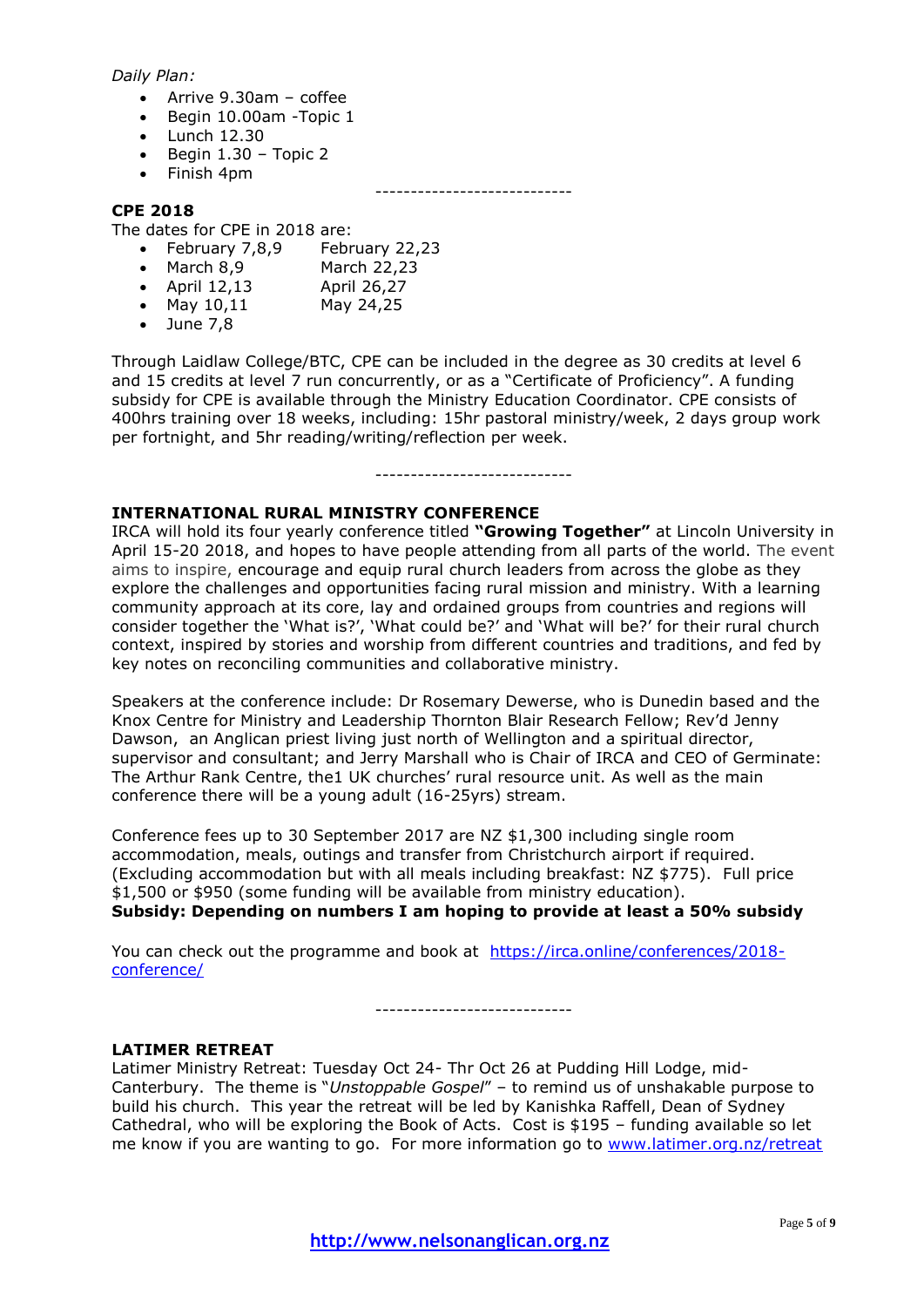### **SPECIAL POMD EVENT**



At the invitation of Bp Richard and the Latimer Fellowship, Rev Kanishka Raffell, Dean of Sydney Cathedral, will be visiting the Diocese and offering a seminar for all clergy on "Confidence in the Gospel" – Friday October 20 12.30pm at St Barnabas, Stoke (lunch provided). Kanishka was born in London to Sri Lankan parents and was raised as a Buddhist. While studying law at Sydney University a friend gave him a copy of The Gospel according to John and he subsequently became a Christian. Prior to becoming Dean in 2016, Kanishka served as Rector of St Matthew's in Perth. He is married to Cailey and they have two daughters. He loves curry,

cricket and having gelato at the beach with his family but knows no pleasure so great as sharing the news about Jesus with people who have no idea who Jesus is or how much he loves them.

----------------------------

### **WILLOWCREEK GLS 2017**

This year we are going to try something different and run this ourselves in each region.

- Mawhera (Holy Trinity Greymouth) **Saturday Oct 28,** 9-5pm
- Marlborough (Nativity Anglican Church) **Friday Nov 17** 7-9pm and **Saturday Nov 18** 9-4pm
- Nelson/Waimea (All Saints Anglican Church) **Friday Nov 17** 7-9pm and **Saturday Nov 18** 9-4pm

Please take this opportunity to bring a team of people from your church because that will enhance the learning and team-building. Attached is the flyer - this is not restricted to Anglicans so please send to other churches in your region.

**To register go to** (cost \$40pp)<http://www.bishopdale.ac.nz/gls>

**For more GLS information go to http://willowcreek.org.nz/gls-2017/**

- Short promo video<http://willowcreek.org.nz/gls/gls-2017-public-event-details/>
- Here is the 3 minute highlights video.<https://app.frame.io/f/IeaeMNhm>

Please note that Nelson Anglican is hosting the GLS as a "private view" so registration is only via BTC website.

----------------------------

### **MINISTRY INTERNSHIP SCHEME**

If you are interested in this for 2018 now is a good time to begin a conversation with myself, your vestry and any possible intern. Please remember that an intern is a training position, so the intern needs to be working under someone with experience. We now have the exciting development of offering a 1yr fulltime certificate and diploma which majors on internship (20hrs per week) which would be ideal for any young person wanting to do a gap year programme or gain experience in Christian ministry. Our two internship options are:

- *a. Fulltime Level 4 Certificate of Christian studies (Internship); Level 5 Diploma of Christian Studies (Leadership).*
- *b. Fulltime BTC (4 papers/semester) and 10hrs ministry per week.*

#### **RESOURCES**

**NEW Resources now available.** If you know of any good small group resources, please let me know so we can update our supply. **EQUIP** DVDs are also available at Holy Trinity, Greymouth and St Christopher's, Blenheim for loan. **Please let your small group leaders know about these resources by passing this list on**.

| <b>NAME</b>                                      | <b>TYPE</b>          | <b>LOCATION</b> |
|--------------------------------------------------|----------------------|-----------------|
| Willowcreek GLS 2016                             | <b>DVD</b>           | Anglican Centre |
| New Alpha Film Series                            | Memory stick         | Anglican Centre |
| Small Groups with purpose: How to create Healthy | Book by Steve Gladen | Anglican Centre |
| Communities                                      |                      |                 |
| Good Questions have small groups talking         | Book by Josh Hunt    | Anglican Centre |
| Amazing Grace                                    | <b>DVD</b>           | Anglican Centre |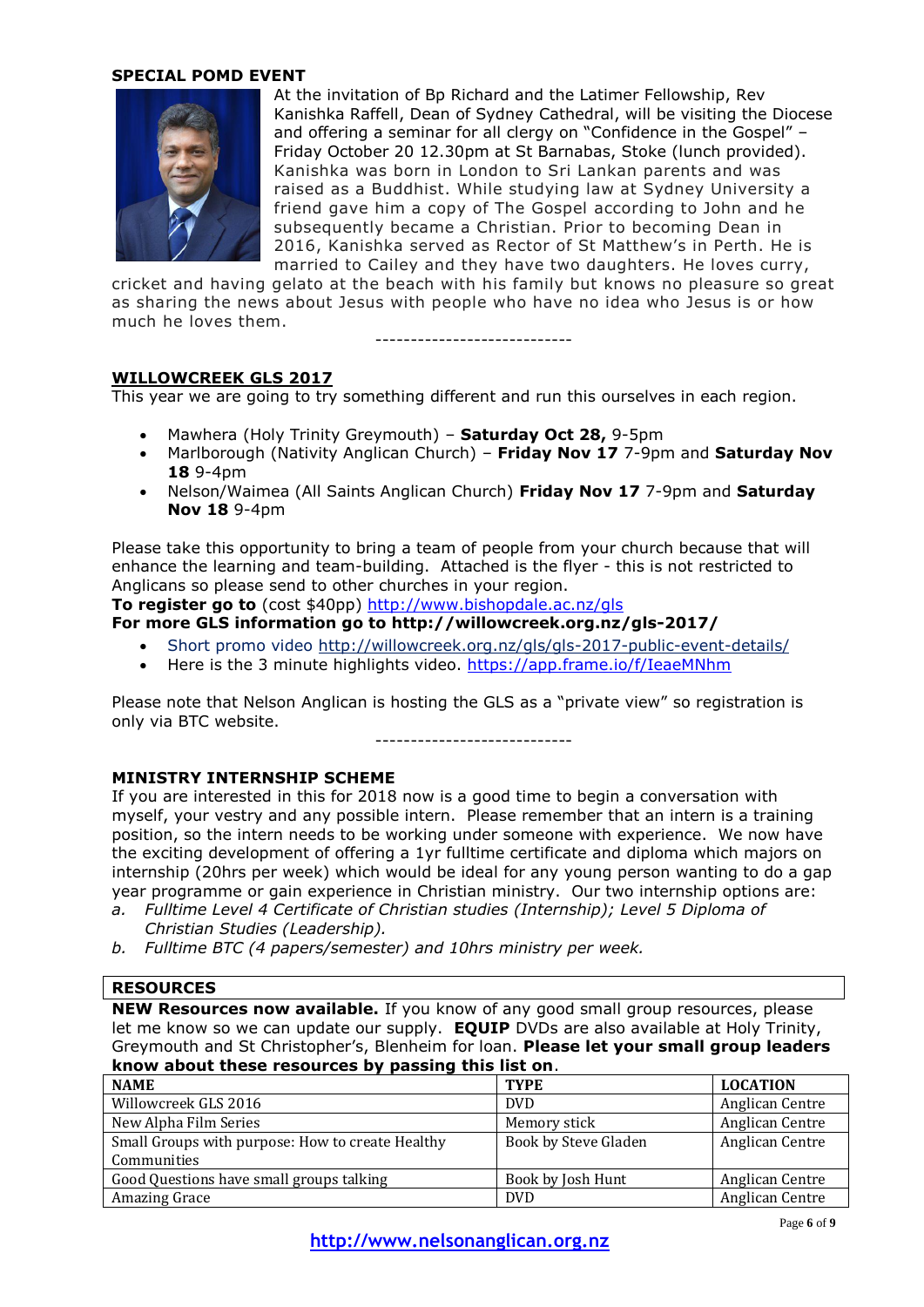| Silence                                                       | <b>DVD</b> (R16)             | Anglican Centre |
|---------------------------------------------------------------|------------------------------|-----------------|
| The Case for Christ (Movie)                                   | <b>DVD</b>                   | Anglican Centre |
| Hacksaw Ridge                                                 | <b>DVD</b> (R15)             | Anglican Centre |
| <b>Empower:</b> Studies in the power of social and livelihood | Tearfund studies             | Anglican Centre |
| development                                                   | Booklets and resources links |                 |
| <b>Restoring Hope:</b> Responding to natural disasters and    | on BTC and Dio websites.     |                 |
| conflict                                                      |                              |                 |
| No Longer Slaves: Biblical studies on trafficking and         |                              |                 |
| human exploitation.                                           |                              |                 |
| Good Lives Project: An experiment in faith                    |                              |                 |
| <b>Ethical Fashion guide</b>                                  |                              |                 |

**Online: via BTC/ Diocesan websites "Resources" sections:** BTC has now established a platform to make video presentations available at [www.bishopdale.ac.nz/media](http://www.bishopdale.ac.nz/media) including the Rob Harley **Storytelling and Communication Master Class.**

**Free Online Resources:** Free Lectionary/Theme based resources and for all ages. <http://connectible.nz/>http://localsharedministry.com/

**Book Summary sites:** The Leaders Book Summaries [www.studyleadership.com](http://www.studyleadership.com/) Books at a Glance [http://www.booksataglance.com](http://www.booksataglance.com/) Let me know if you are interested in joining these

**Questions on Theology and Science: BIOLOGOS** is an organization founded by Francis Collins, of dedicated evangelicals committed to the relationship between the Christian faith and science. They have a new site for "pastor resources" which has very good resources for many of the difficult questions people ask. New Resource: http://biologos.org/resources/the-big-story/ *A great video of NT Wright talking about Christ and Creation*

https://www.youtube.com/watch?v=6h0yEpqDEI8

**ISCAST:** is an Australian organisation (with many NZers and expats) dedicated to exploring the interface between science and the Christian faith. Its membership consists of scientists, theologians and professionals with standing in their own fields and a commitment to the Christian faith. Their website has many good resources that tackle many questions about science and faith. See [http://www.iscast.org](http://www.iscast.org/)

**NZCIS (New Zealand Christians in Science**): is a new body to promote the dialogue of between Christianity and Science in NZ. Conference: God of Wonder: Science talks with Theology. Fri Sept 22 (7pm) - Sat 23rd. http://www.nzcis.org/civicrm/?page=CiviCRM&q=civicrm/event/info&reset=1&id=9

**InterChurch Bioethics Council:** The **InterChurch Bioethics Council** (ICBC) is composed of appointed representatives from Anglican, Methodist and Presbyterian Churches for the purpose of addressing crucial ethical issues in NZ relating to bioethics [http://www.interchurchbioethics.org.nz](http://www.interchurchbioethics.org.nz/) and Facebook.

God Bless, Graham [ministryed@bishopdale.ac.nz](mailto:ministryed@bishopdale.ac.nz)

# **BTC**

### **BTC School of Theology October 6 and 7, 2017 Venue: All Saints Church, Nelson. Info and schedule are available at: <http://www.bishopdale.ac.nz/schooloftheology>**

### **All lay leaders and clergy are warmly invited to attend**

This year our theme is 'Discipleship-Shaped Mission.' The moment of conversion is only the first step on the Christian journey, and so the growth and maturity of God's people goes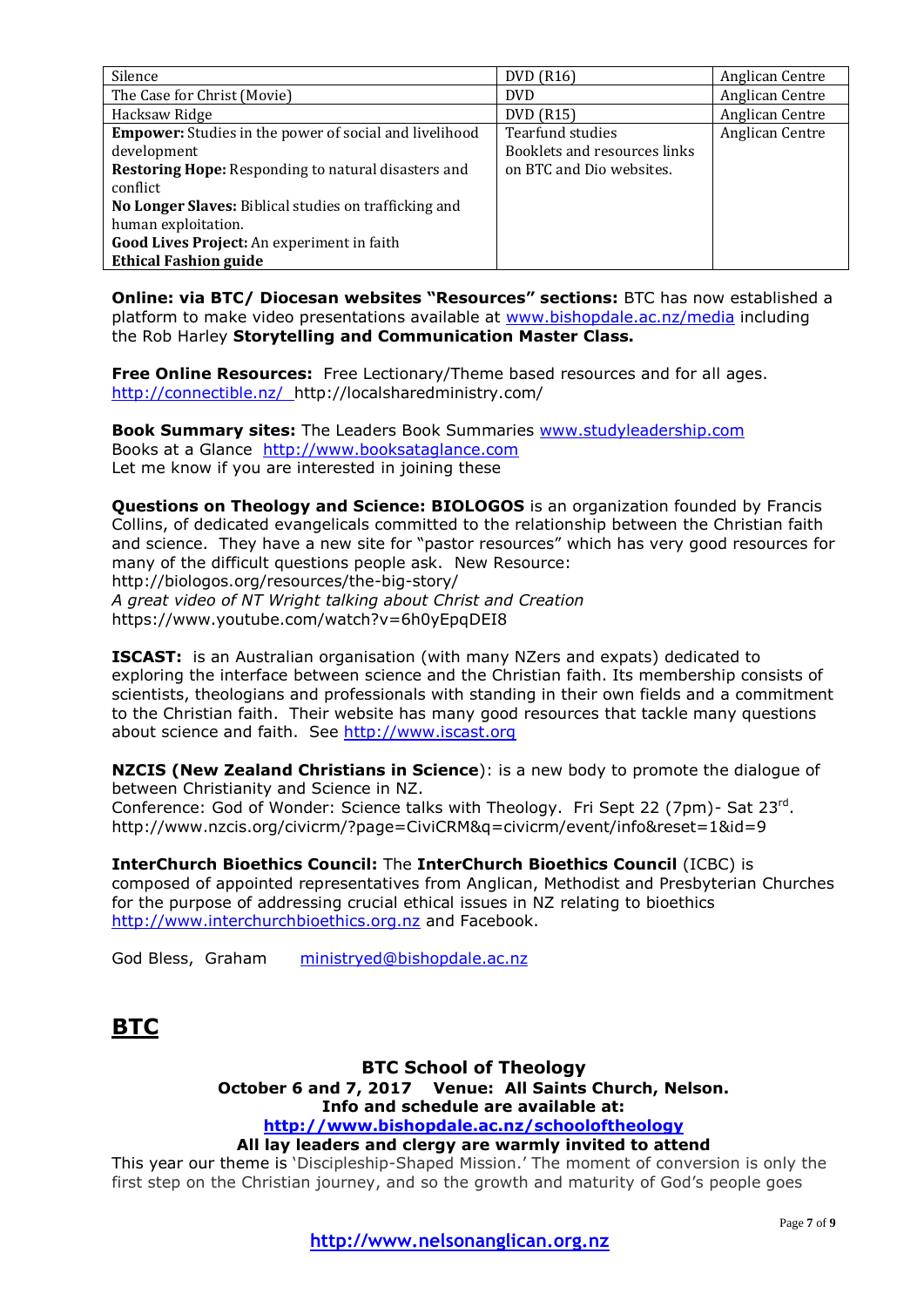hand in hand with the outwards movement and mission of the Church. Discipleship and mission are inextricably connected to each other.

This year we have a range of excellent speakers who will be reflecting on how theology connects with issues of discipleship and mission. This won't be another conference where you sit and listen to a series of speakers and then return home; instead, we will be really intentional about providing space for reflection, dialogue and questions about what it means for the Church's life and mission to be focused on discipleship and growth. If you get bored with overly academic discussion, know that we've designed this year with you in mind.

# **CHILDREN AND FAMILIES MINISTRY (CFM)**

**Safe Here:** As of this week Claire Savage has been employed 4 hours per week to assist with the administration of Safe Here. She will be working Wednesday and Friday mornings from 9.30 to 11.30am. Claire's email address is: [safehere@nelsonanglican.nz.](mailto:safehere@nelsonanglican.nz)

Claire's role will involve administering the database which will include assisting parishes by producing reports relating to the training and police vetting status of parishioner's who are already on the database. Once she has a thorough knowledge of the system, Claire will be able to offer administration assistance to parishes who do not presently have a lay coordinator. You can expect to hear from her directly but I am retaining my RMO role. In that role I will still be available to answer queries and to facilitate training.

In terms of training, it is my intention to have training DVD's available for use in parishes from early 2018. This will allow more flexibility in terms of training options for each ministry team and their members. Face to face training will still be available through the parish lay coordinators and the diocese. The DVD's will be sent, free of charge, to each parish coordinator and will be accompanied by resources for each module plus some Team Member and Team Leader manuals. Extra DVD's and manuals will be available through the diocese on a cost per item basis.

Sue Fallow [cfm@nelsonanglican.nz](mailto:cfm@nelsonanglican.nz)

### **BISHOP SUTTON LIBRARY**

**New Books in the Bishop Sutton Library**

 **Chuck DeGroat. Leaving Egypt : finding God in the wilderness places. Grand Rapids, Michigan : Square Inch, c2006.**

The Exodus story deeply reflects our own story. How are we to leave our "personal Egypt" and traverse the wilderness? DeGroat explores how love and relationship are vital for our journey of transformation.

 **Richard Rohr. Breathing under water : spirituality and the twelve steps. London : SPCK, c2016.**

Rohr asserts that "addiction" can be seen as a modern term for "sin". God's displeasure at sin, is "because God desires nothing more than our happiness, and wills the healing of our disease". Rohr shows how the "gospel principles" in the Twelve Steps can free us from "obvious" and "less visible" forms of addiction.

### **New Book for Ministry Training**

 **Gerald G. May.** Addiction and grace : love and spirituality in the healing of addictions. New York, NY : HarperOne, 1991.

**Quotes for the day:** "Most of us were taught that God would love us if and when we change. In fact, God loves you so that you can change. What empowers change, what makes you desirous of change is the experience of love. It is that inherent experience of love that becomes the engine of change." ― **[Richard Rohr](https://www.goodreads.com/author/show/7919.Richard_Rohr)**

Jennifer Patterson - Bishop Sutton Library Tel. (03) 548 8785 Ext 4 [library@bishopdale.ac.nz](mailto:library@bishopdale.ac.nz)